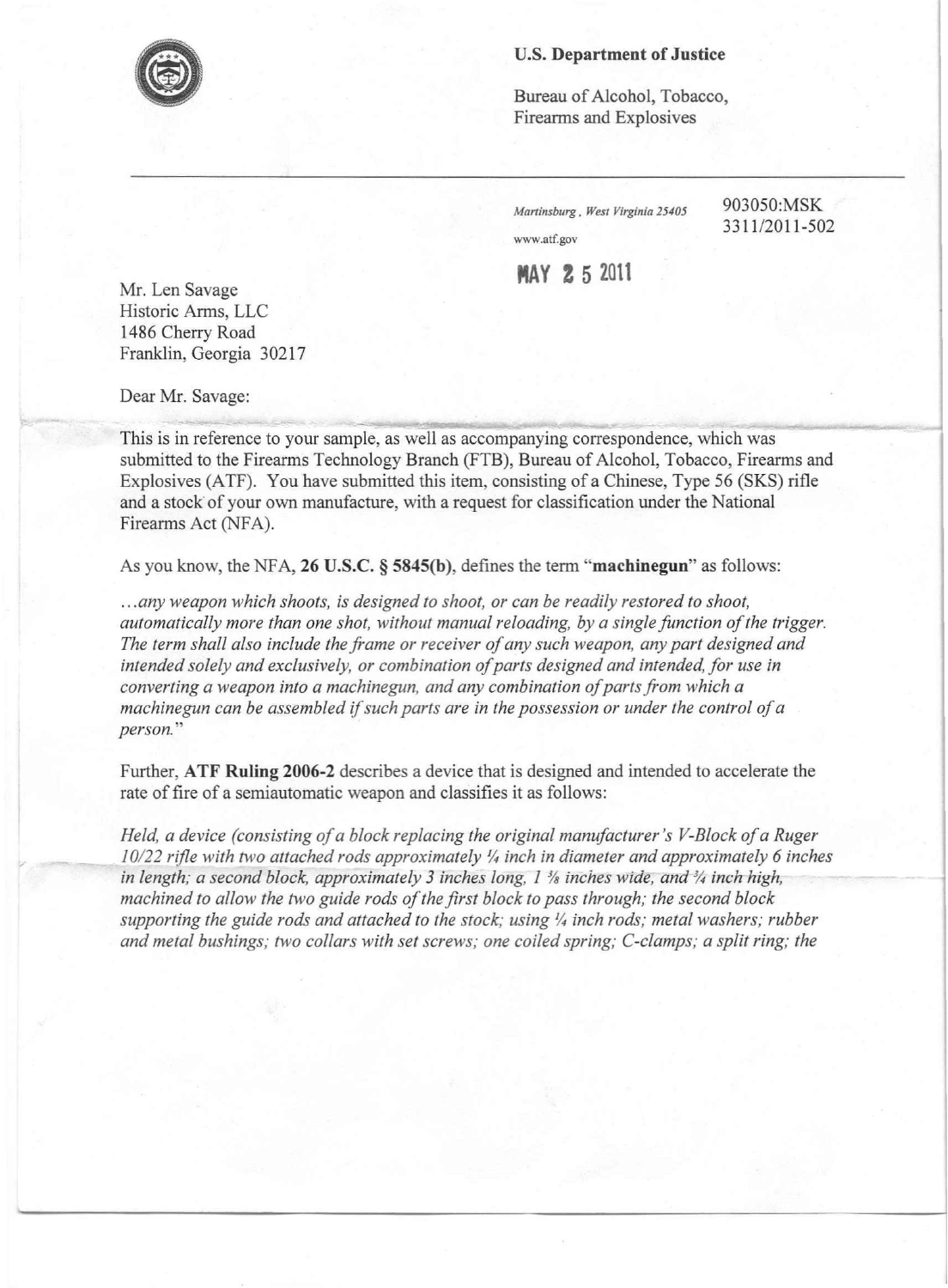*two blocks assembled together with the composite stock) that is designed to attach to afirearm and, when activated by a single pull of the trigger, initiates an automatic firing cycle that continues until either the finger is released or the ammunition supply is exhausted, is a machinegun under the NFA,* 26 *usc. 5845(b), and the ...fGun Control Act: GCAj. ..* 18 *USc. 921 (a)(23).*

The submitted device (also see enclosed photos) incorporates the following features or characteristics:

- A metal block which secures the SKS trigger mechanism to the remainder of the weapon (a function formerly accomplished by the weapons factory stock). A metal rod is attached and protrudes from the rear section of this metal block. This rod rides within a bushing inletted into the rear portion of your "ALM" stock.
- A second metal block which has been machined to allow the three guide rods located in the front portion of your stock to pass through it. This component serves as a support for the front portion of the SKS rifle and as an attachment to the modified stock.
- A forward hand guard/gripping surface which is attached to the bottom portion of the second metal block noted above.
- Lack of any operating springs, bands, or other devices which would permit automatic firing.

Your ALM stock is designed to allow the SKS rifle mounted within it to reciprocate back and forth in a linear motion. The absence of an accelerator spring or similar component in the submitted device prevents the device from operating automatically as described in ATF Ruling 2006-2. When operated, forward pressure must be applied to the above noted forward handguard/gripping surface with the support hand, bringing the receiver assembly forward to a point where the trigger can be pulled by the firing hand. If sufficient forward pressure is not applied to the hand guard with the support hand, the rifle can be fired in a conventional semiautomatic manner since the reciprocation of the receiver assembly is eliminated.

The FTB live-fire testing of the submitted device indicates that if, as a shot is fired and a *sufficient* amount of pressure is applied to the hand guard/gripping surface with the shooter's support hand, the SKS rifle assembly will come forward until the trigger re-contacts the shooter's stationary firing-hand trigger fmger, allowing a subsequent shot to be fired. Inthis manner, the shooter pulls the receiver assembly forward to fire each shot, each shot being fired by a single function of the trigger.

Since your device does not initiate an automatic firing cycle by a single function of the trigger, FTB finds that it is NOT a machine gun under the NFA, 26 U.S.C. 5845(b), or the GCA, 18 U.S.c. 921(a)(23).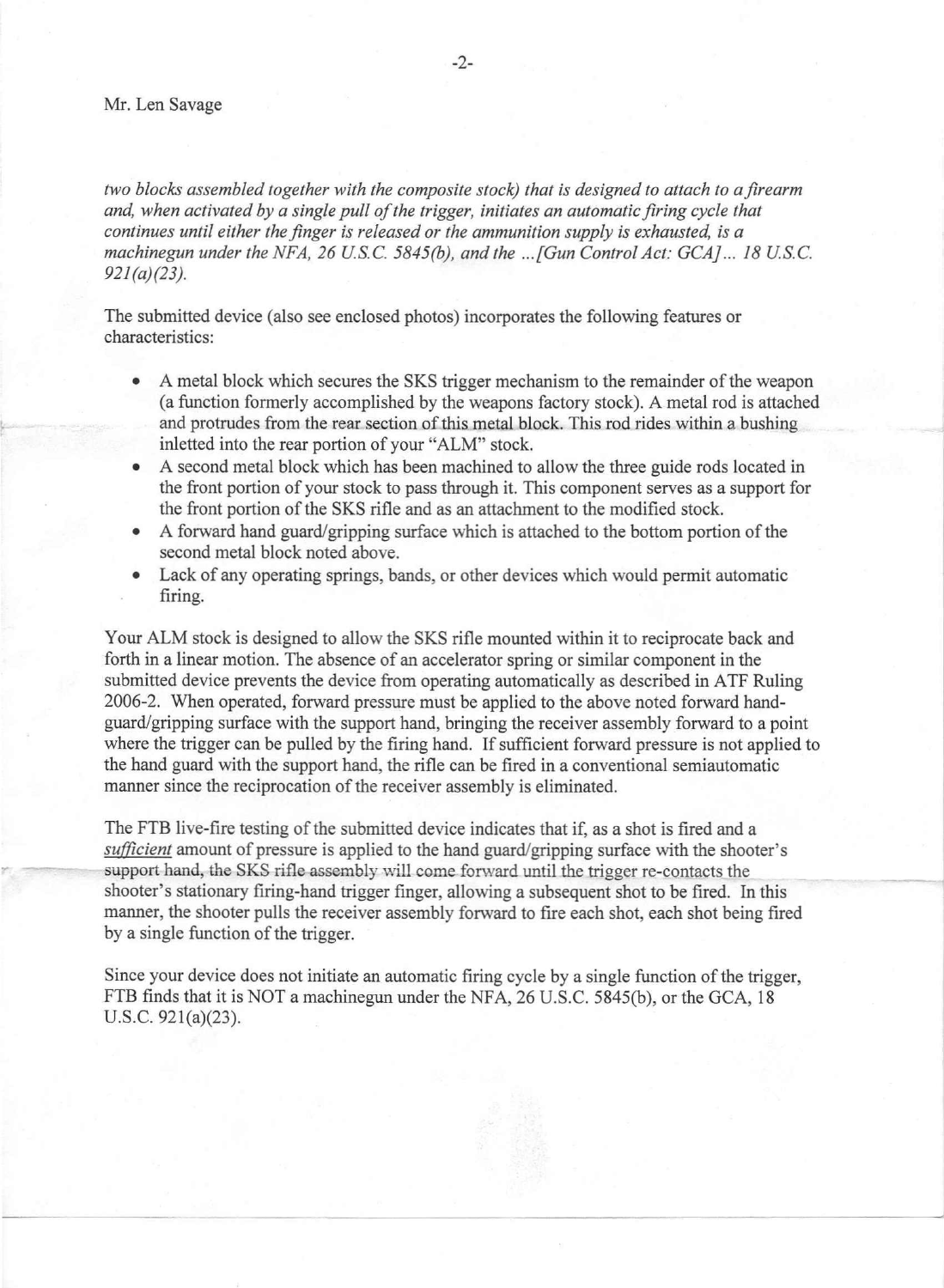Mr. Len Savage

Please note that this classification is based on the item as submitted. Any changes to its design features or characteristics will void this classification. Moreover, we caution that the addition of an accelerator spring or any other non-manual source of energy which allows this device to operate automatically as described in Ruling 2006-2 will result in the manufacture of a machine gun as defined in the NFA, 26 U.S.C. 5845(b).

Please provide our Branch with a FedEx account number so that we may return this item to you.

We thank you for your inquiry and trust that the foregoing has been responsive to your evaluation request.

Sincerely yours,

folio R. Spencer<br>*Firearms Technology Branch* 

Enclosure